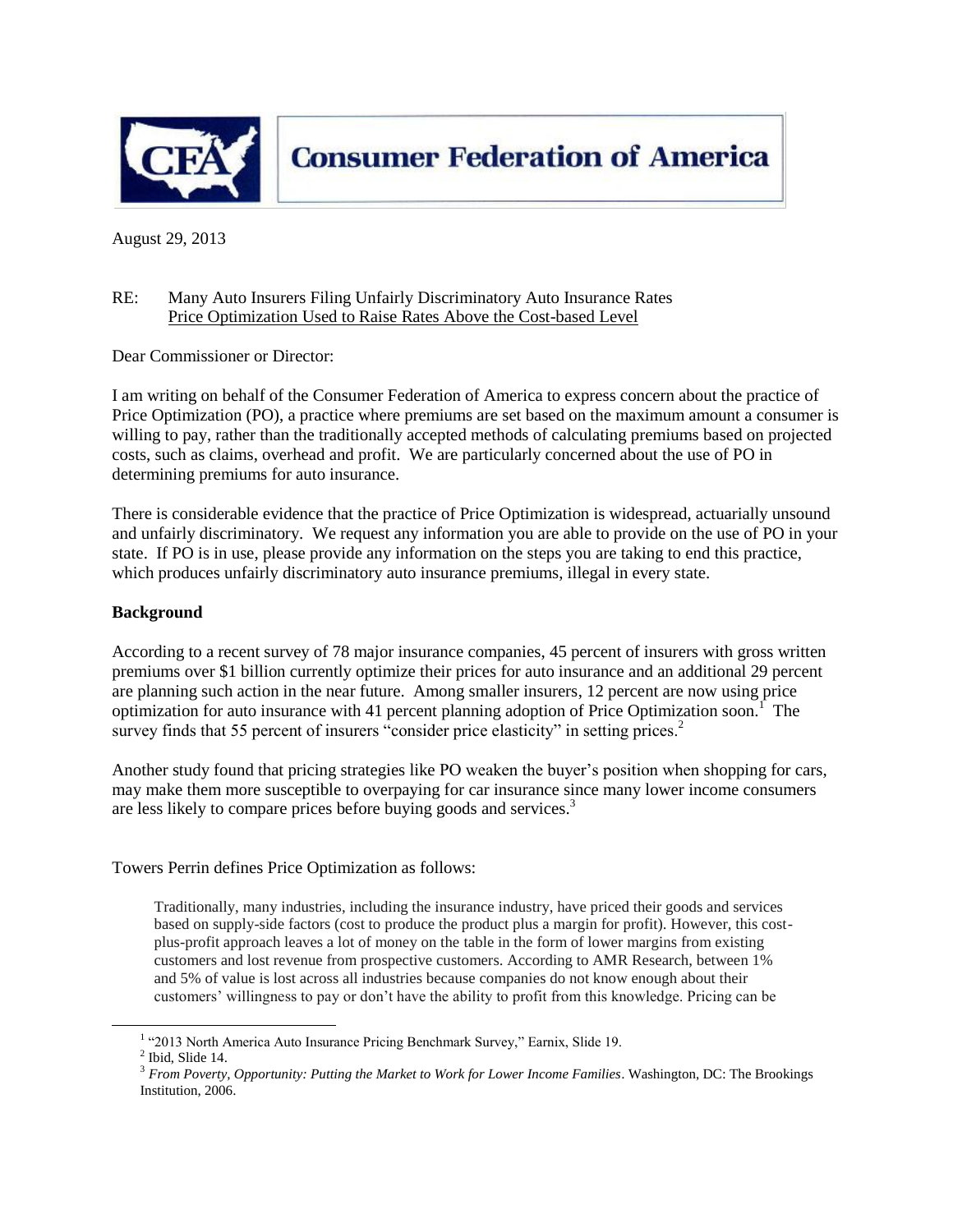the most potent weapon companies have. When a more sophisticated pricing approach is implemented, operating profit increases significantly, much more than when other factors such as variable cost, volumes or fixed costs are adjusted.... Effective price optimization allows a property/casualty insurer to increase and decrease premium prices based on a combination of marketplace variables, including (but not limited to) product demand, certain customer characteristics and the competitive landscape.... The final step and culmination of this work is to develop a new pricing structure that optimizes profit per customer — in other words, that maximizes profitability subject to a minimum volume of business.... Having established the optimal load for base profit, the impact of varying profit loadings on certain segments of the portfolio can be tested in subsequent iterations. For example, the company may wish to target segments that show above-average conversion rates and/or lower-than-average competitiveness, which may benefit from increased profit loadings and vice versa.<sup>4</sup>

In other words, by using price elasticity models, an insurer can raise the price of auto insurance for some segments of the population who are unlikely to change insurers if the premium price goes up above the cost-based level through application of Price Optimization.

In a webinar "Insurance Price Optimization: Keys to Success,"<sup>5</sup> a presenter states that "The traditional pricing methodology was cost-centric" and proceeded to explain how to change that. "Pricing optimization engines allow for daily pricing scheme changes…" One example of Price Optimization, using samples to test the price, suggested the insurer could take a 1% sample:

EXAMPLE: On 1% of customers apply the following test model:

- $\bullet$  1<sup>st</sup> 10% increase price 0.5%
- $2<sup>nd</sup> 10%$  increase price 1.0%
- $\bullet$  3<sup>rd</sup> 10% increase price 1.5%
- $\bullet$  Etc...."

l

### **Price Optimization Produces Illegal, Unfairly Discriminatory Prices for Auto Insurance**

Under Price Optimization, after prices are established using cost-based ratemaking methods, the prices are adjusted within rating segments based on such factors as the competitive situation for that segment. If a segment is unlikely to change insurers if prices go up more, the prices are raised to the "optimum" level. Thus, two policyholders with identical risks as determined by cost-based methods would pay different prices for the same policy. This is classic unfair discrimination. For instance, the NAIC Property and Casualty Model Rating Law [states](http://www.consumerfed.org/pdfs/CASTF_to_CAS_SOP_Ratemaking.pdf) the following as the primary rating standard "Rates shall not be excessive, inadequate or unfairly discriminatory." All states prohibit unfair discrimination in insurance pricing.

### **Price Optimization Clearly Violates Current Casualty Actuarial Society Ratemaking Principles**

It is clear that Price Optimization is not actuarially sound and is unfairly discriminatory in that it moves pricing away from its historic cost-based approach. This cost-based approach has been widely accepted as the basis of proper ratemaking. For example, in the Casualty Actuarial Society (CAS) Forum of winter 2009, Mike Miller, FCAS, wrote an article, "Disparate Impact and Unfairly Discriminatory Insurance Rates" Finding that:

<sup>&</sup>lt;sup>4</sup> Price Optimization: A Potent Weapon for Innovative Insurers, 2007.

<sup>&</sup>lt;sup>5</sup>Nicholas Michellod, Insurance Analyst, Celent, May, 2011. Webinar hosted by Earnix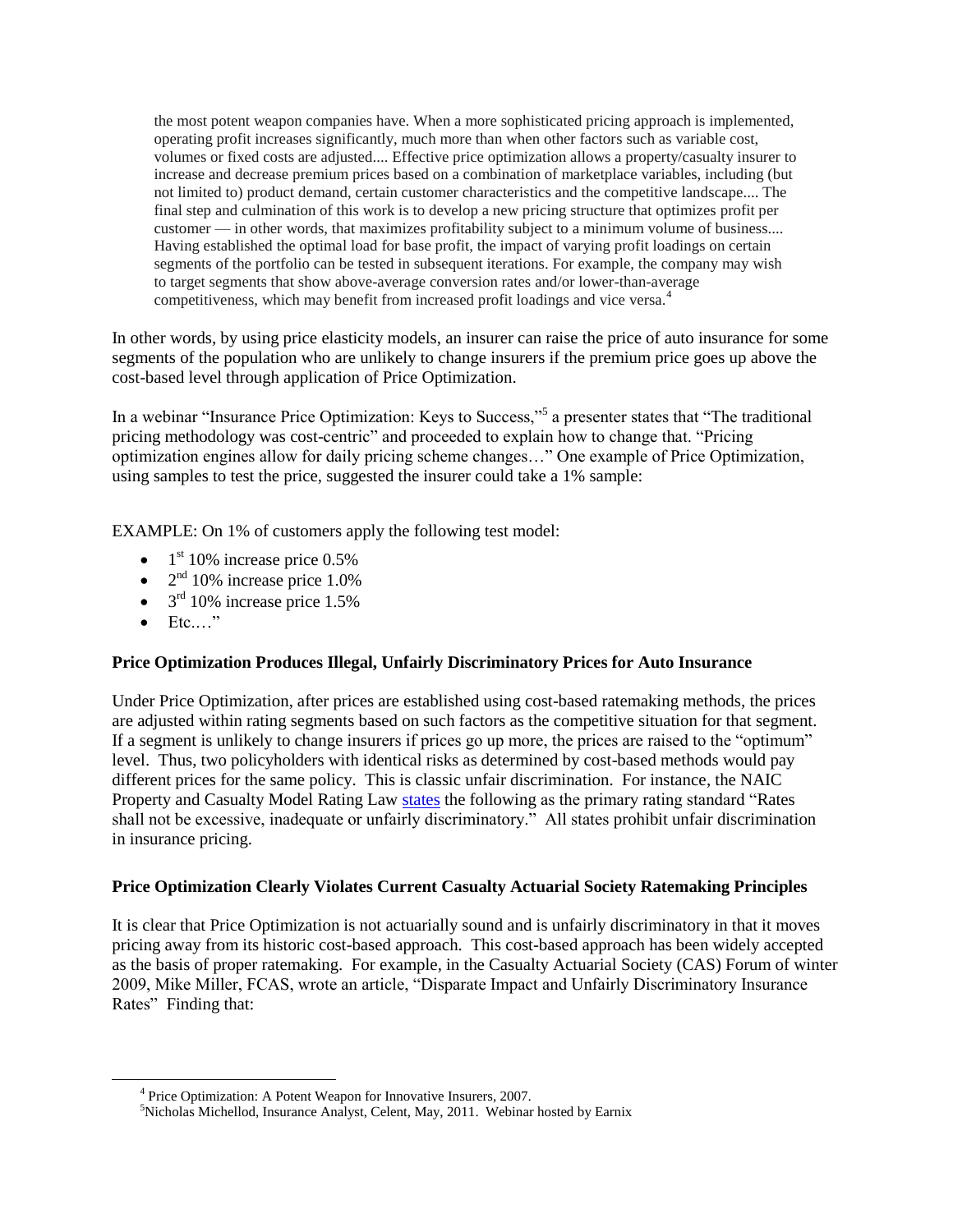Historic actuarial literature, general insurance literature, and legislative histories reveal 'unfairly discriminatory rates' to be a cost-based concept. A rate structure is unfairly discriminatory if the insurance premium differences between insureds do not reasonably correspond to differences in expected insurance costs.

But this historic requirement is under attack by those seeking to set rates using PO, rather than cost-based considerations.

### **Attempts by Insurers to Surreptitiously Change CAS Principles Have Failed**

Using Price Optimization, rather than the cost-based approach fails to meet actuarial standards. On October 18, 2012, the CAS presented an aptly named webinar, "Price Optimization vs. Actuarial Standards" where questions were raised on the practice of adding things to "cost-based analytics," things such as demand considerations (how much can rates be raised above cost-based price to reflect inertia in certain market segments) and competition.

The panel addressed the following questions:

- "Price Optimization How does it fit with the actuarial profession?" (Noting that "cost-based analyses are clearly actuarial," but not saying the same about demand and competitive considerations.)
- "Is putting the three considerations together an actuarial exercise?"
- "Is it ratemaking?"
- "Is it in compliance with the Statements of Principles and Actuarial Standards of Practice?"
- Do the ratemaking standards cited above "mean that Price Optimization is NOT ratemaking" (Emphasis in original)
- "Should (or may) an actuary consider outcomes other than cost when making rates?

One panelist said that insurance regulators have a duty to control the use of Price Optimization but that the CAS and the industry do not have a duty to warn them that it is developing PO or that PO is currently in use. One panelist noted that state insurance regulators are "at an incredible disadvantage" when they attempt to analyze things like Price Optimization.

Another panelist said (twice) that the use of Price Optimization "could be unethical." Another said state laws requiring that rates not be unfairly discriminatory leads to tension since "Price Optimization does advantage one segment over another..."

Some of the panelists admitted that there is a tension between the CAS Standards and the use of Price Optimization. One said that the CAS must revisit the Standards to "get up to date." When asked if the actuarial Standards had to be changed so Price Optimization could comply, one panelist answered, "Yes. The tension is there and must be relieved. We need a safe harbor."

So, without explaining that PO was involved, The CAS proposed changes to the Statement of Principles Regarding Property and Casualty Ratemaking, with comments due from members of the CAS by June 10, 2013.

# **CFA filed a statement in Opposition to the CAS Move to Alter the Actuarial Principles**

I filed the attached [comments](http://www.consumerfed.org/pdfs/SOP-Ratemaking-Letter-to-CAS.pdf) with the CAS President on May 17, 2013, copies to the NAIC President and CEO and some leaders of the C and D Committees. In it, I explain in detail why the proposed changes to